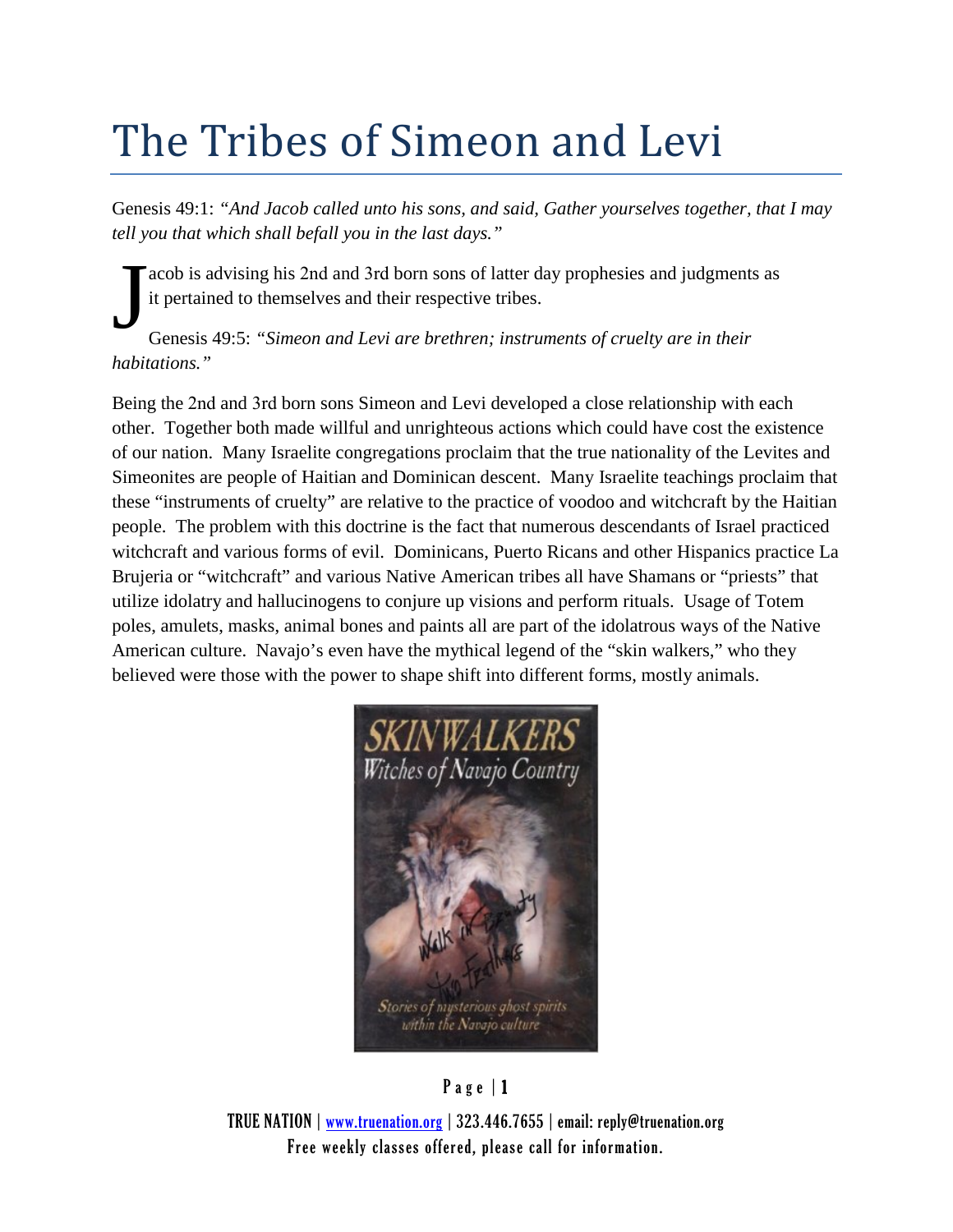Or how about Dia de los muertos or "day of the dead" in Mexico and various other Latin cultures in which they involve idols (skeleton bones and masks) to pray for dead family and friends.



Even in the scriptures witchcraft and sorceries was nothing new to Israel observe Acts 8:9-11: *"[9] But there was a certain man, called Simon, which beforetime in the same city used sorcery, and bewitched the people of Samaria, giving out that himself was some great one: [10] To whom they all gave heed, from the least to the greatest, saying, This man is the great power of God.[11] And to him they had regard, because that of long time he had bewitched them with sorceries."* Simon was an Israelite who utilized sorcery and illusions to trick the people into a position of power, which only means that obviously the Israelites there in Samaria were believers of witchcraft and sorcery! These "instruments of cruelty" that the scriptures speak of have nothing to do with "voodoo", but rather the unrighteous actions of these brothers.



### Page | 2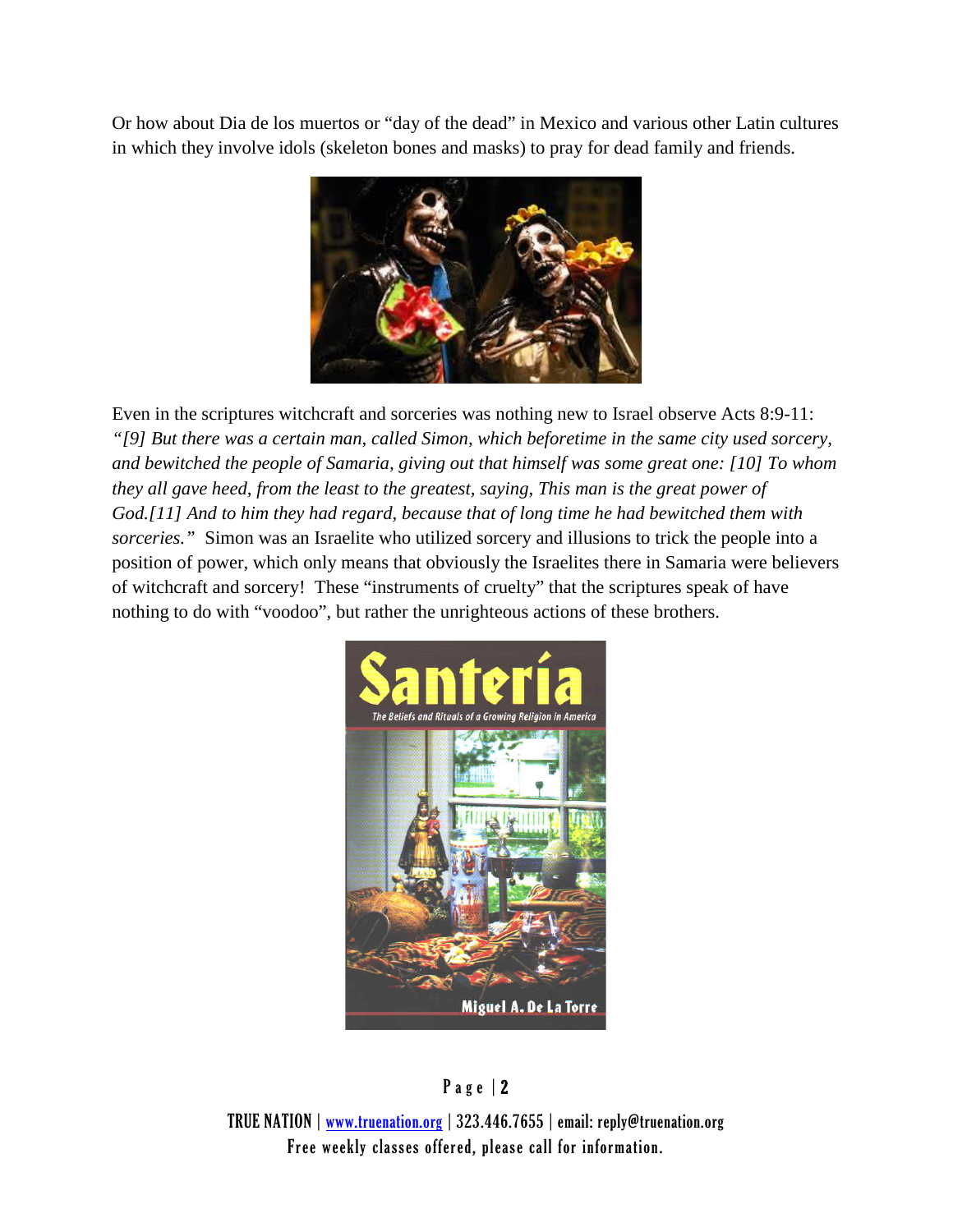Romans 6:12-13: *"[12] Let not sin therefore reign in your mortal body, that ye should obey it in the lusts thereof.[13] Neither yield ye your members as instruments of unrighteousness unto sin: but yield yourselves unto God, as those that are alive from the dead, and your members as instruments of righteousness unto God."*

When the scriptures mention such "instruments," it's speaking of righteous or unrighteous actions drawn off the willful nature of the flesh. Simeon and Levi willfully carried out a mass slaughter of the men of Shechem without the advice of their father. This action was out of order. These fleshly instruments of willfulness highly upset Jacob.

Genesis 34:24-31: *"And unto Hamor and unto Shechem his son hearkened all that went out of the gate of his city; and every male was circumcised, all that went out of the gate of his city. [25] And it came to pass on the third day, when they were sore, that two of the sons of Jacob, Simeon and Levi, Dinah's brethren, took each man his sword, and came upon the city boldly, and slew all the males. [26] And they slew Hamor and Shechem his son with the edge of the sword, and took Dinah out of Shechem's house, and went out. [27] The sons of Jacob came upon the slain, and spoiled the city, because they had defiled their sister. [28] They took their sheep, and their oxen, and their asses, and that which was in the city, and that which was in the field, [29] And all their wealth, and all their little ones, and their wives took they captive, and spoiled even all that was in the house. [30] And Jacob said to Simeon and Levi, Ye have troubled me to make me to stink among the inhabitants of the land, among the Canaanites and the Perizzites: and I being few in number, they shall gather themselves together against me, and slay me; and I shall be destroyed, I and my house. [31] And they said, Should he deal with our sister as with an harlot?"*

Simeon and Levi took vengeance for the raping of their sister Dinah by the King of Shechem. They utilized deceit by proclaiming to make a covenant with the men of Shechem and told them that we would intermarry with them so long as the men were circumcised. As the men of Shechem lay in pain from their circumcisions, the brothers surprised them and slaughtered them. This was a "cruel" punishment handed to the men of Shechem. Though the brothers may have felt their actions were justified, they hadn't considered the consequences which their father revealed to them. Being the smallest of nations and surrounded by our enemies, it would have been easy for them to combine forces and destroy the house of Jacob.

Let's observe a few scriptures which help us understand as to why Jacob was so upset with his sons' actions.

1 Corinthians 14:40: *"Let all things be done decently and in order."*

Ecclesiasticus 37:16: *"Let reason go before every enterprize, and counsel before every action."*

### Page | 3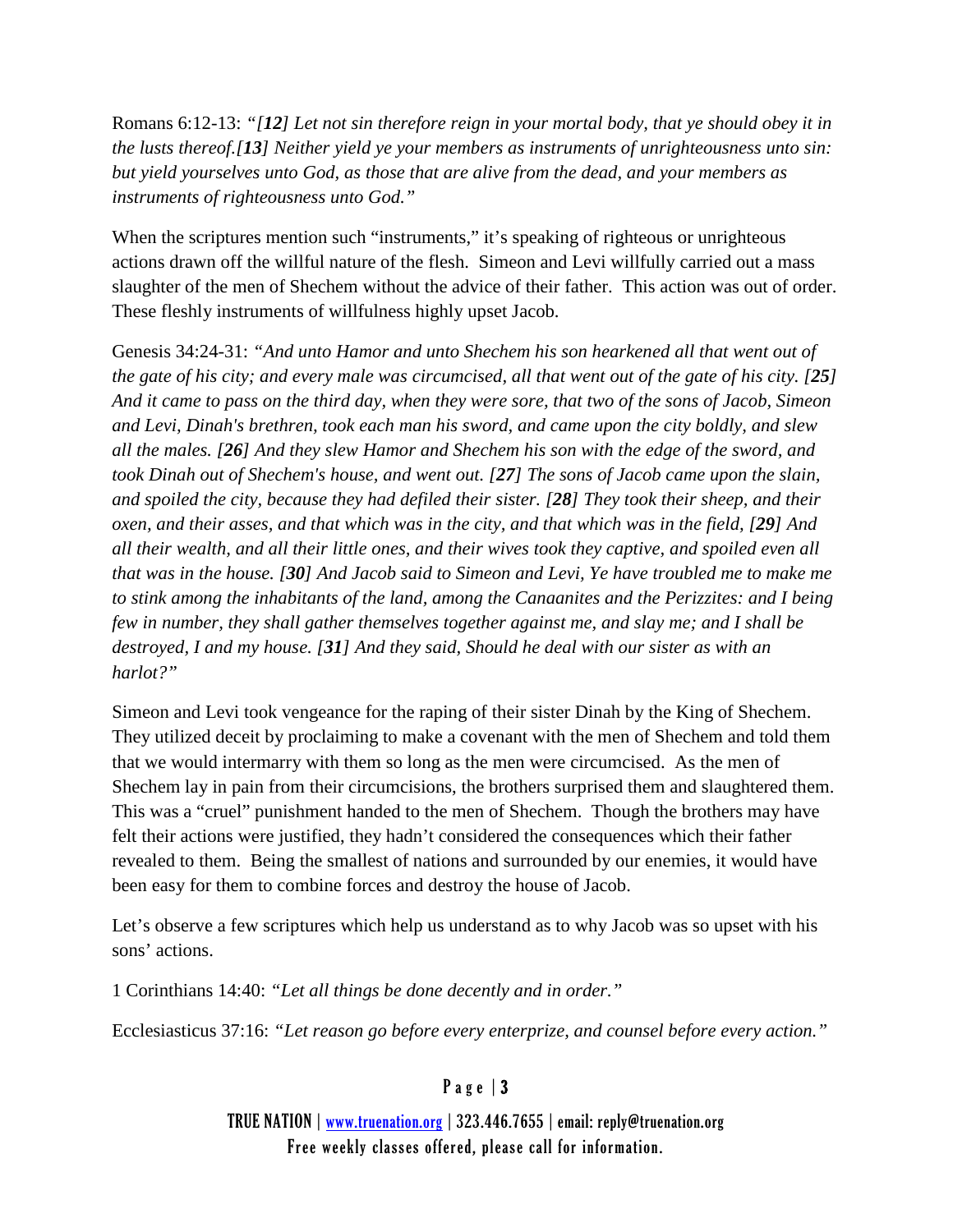Proverbs 20:18: *"Every purpose is established by counsel: and with good advice make war."*

Wise decisions must be made in all facets of life. Order is to be kept and the keeping of the commandments. Their failure to "honor thy Father and Mother" (Exodus 20:12), could have been traumatic for Israel.

Ecclesiasticus 8:15: *"Travel not by the way with a bold fellow, lest he become grievous unto thee: for he will do according to his own will, and thou shalt perish with him through his folly."*

Genesis 34:25: *"And it came to pass on the third day, when they were sore, that two of the sons of Jacob, Simeon and Levi, Dinah's brethren, took each man his sword, and came upon the city boldly, and slew all the males."*

The Most High warns us that death could be the result when following one too bold in their actions and words.

Psalms 44:13: *"Thou makest us a reproach to our neighbours, a scorn and a derision to them that are round about us."*

This is what Jacob was afraid of. He knew the dangers of the heathen nations around them and the potential for revenge.

Genesis 49:6: *"O my soul, come not thou into their secret; unto their assembly, mine honour, be not thou united: for in their anger they slew a man, and in their selfwill they digged down a wall."*

Jacob prayed for the mercy of the Most High for the preservation of his sons and their future tribes. The secret that Jacob was referring to was their sins.

Psalms 19:12: *"Who can understand his errors? cleanse thou me from secret faults."*

David prayed for the cleansing of the Most High by being obedient to the laws. The secret faults were his sins and transgressions. Jacob prayed that the sins of Levi and Simeon be not judged to their destruction. Jacob prayed and understood that an honorable decision would be not to allow the brothers to be united. Due to the fact that their united actions caused self-willed destruction and broke a covenant agreement with the men of Shechem.

Ephesians 4:26: *"Be ye angry, and sin not: let not the sun go down upon your wrath:"*

The wisest principle the brothers should have abided by was not to let their anger cause them to transgress.

### Page | 4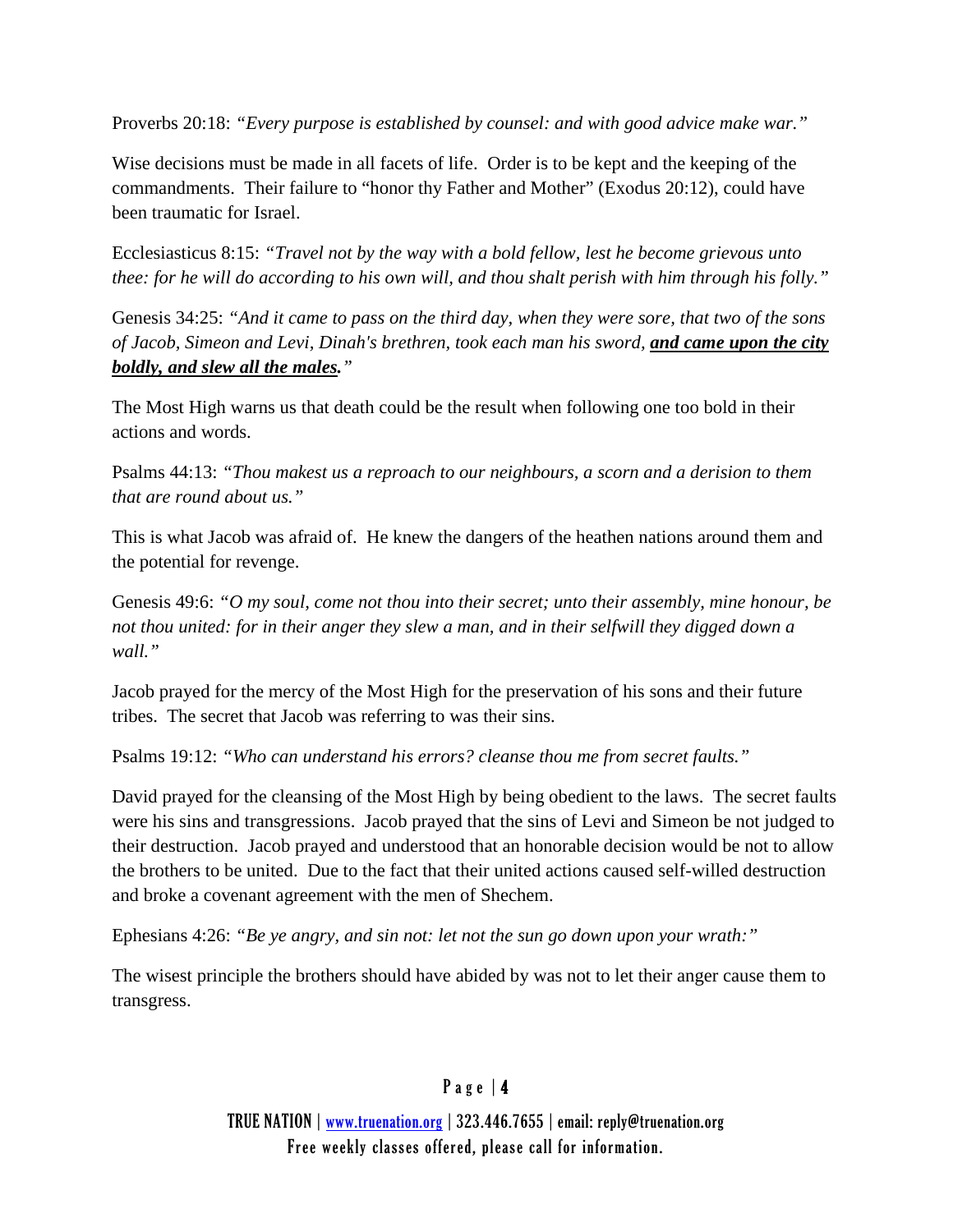Proverbs 14:29" *"He that is slow to wrath is of great understanding: but he that is hasty of spirit exalteth folly."*

Proverbs 19:11: *"The discretion of a man deferreth his anger; and it is his glory to pass over a transgression."*

James 1:19-20: *"Wherefore, my beloved brethren, let every man be swift to hear, slow to speak, slow to wrath: [20] For the wrath of man worketh not the righteousness of God."*

Proverbs 15:18: *"A wrathful man stirreth up strife: but he that is slow to anger appeaseth strife."*

Genesis 49:7: *"Cursed be their anger, for it was fierce; and their wrath, for it was cruel: I will divide them in Jacob, and scatter them in Israel."*

As we can see through the previous scriptures uncontrollable rage and anger can be devastating and dangerous to one's soul. A later day judgment and prophecy was that the brothers would not be united and would be scattered in Israel. In particular the Tribe of Levi would be impacted by being scattered in Israel.

II Chronicles 11:13-14: *"[13] And the priests and the Levites that were in all Israel resorted to him out of all their coasts.[14] For the Levites left their suburbs and their possession, and came to Judah and Jerusalem: for Jeroboam and his sons had cast them off from executing the priest's office unto the LORD:"*

The Tribe of Levi would not receive a particular portion of land as an inheritance. As the tribe who carried the duty of priesthood, they were required to be stationed and supported within all of the other tribes' land inheritances.

Joshua 13:33: *"But unto the tribe of Levi Moses gave not any inheritance: the LORD God of Israel was their inheritance, as he said unto them."*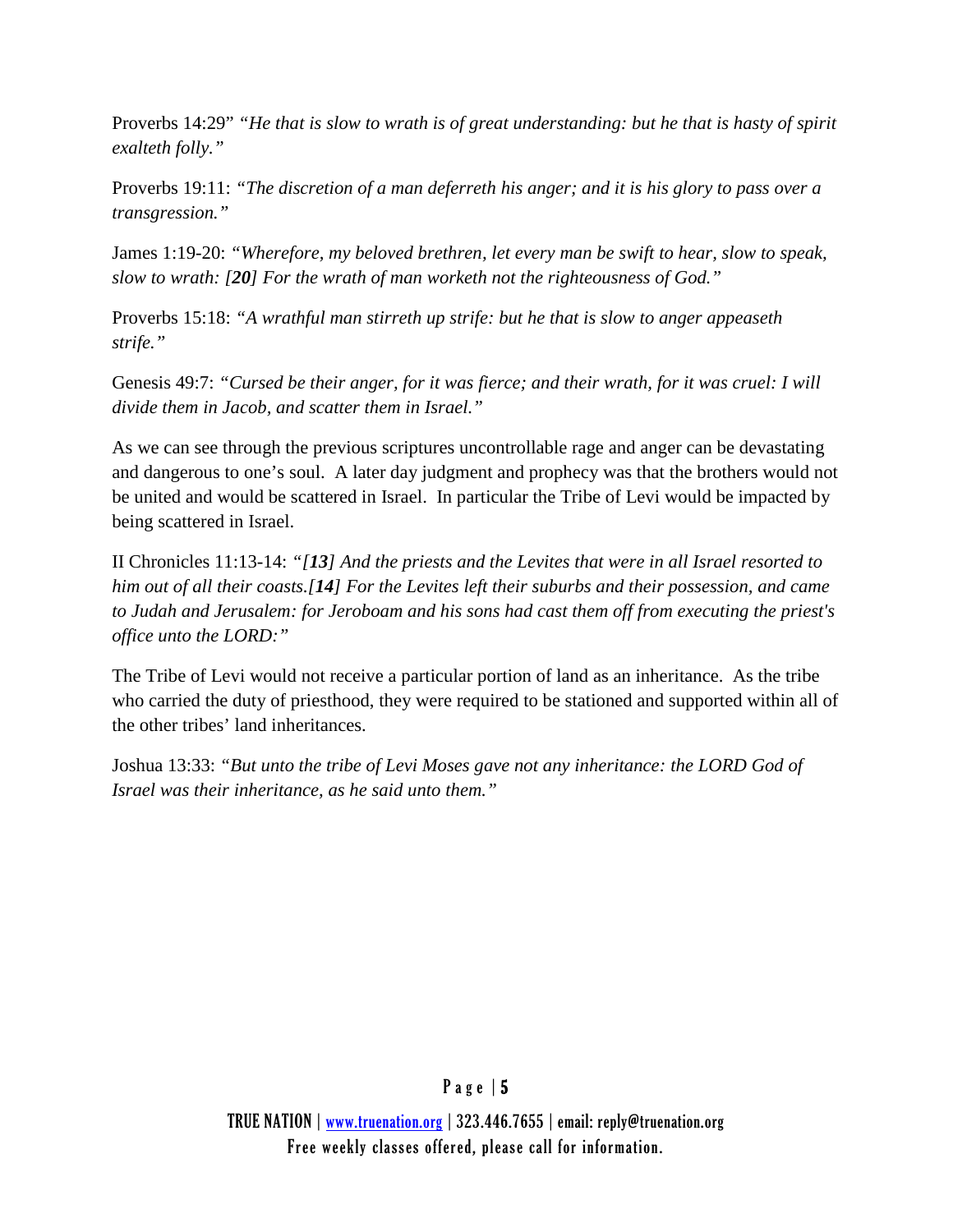

The black dots indicate the particular provinces and "suburbs" that the priests of Levi were stationed at.(Josh 21:41)

Joshua 14:1-5: *"[1] And these are the countries which the children of Israel inherited in the land of Canaan, which Eleazar the priest, and Joshua the son of Nun, and the heads of the fathers of the tribes of the children of Israel, distributed for inheritance to them. [2] By lot was their inheritance, as the LORD commanded by the hand of Moses, for the nine tribes, and for the half tribe. [3] For Moses had given the inheritance of two tribes and an half tribe on the other side Jordan: but unto the Levites he gave none inheritance among them. [4] For the children of Joseph were two tribes, Manasseh and Ephraim: therefore they gave no part unto the Levites in the land, save cities to dwell in, with their suburbs for their cattle and for their substance. [5] As the LORD commanded Moses, so the children of Israel did, and they divided the land."*

Joshua 19:1, 9: *"[1] And the second lot came forth to Simeon, even for the tribe of the children of Simeon according to their families: and their inheritance was within the inheritance of the children of Judah. [9] out of the portion of the children of Judah was the inheritance of the* 

#### Page | 6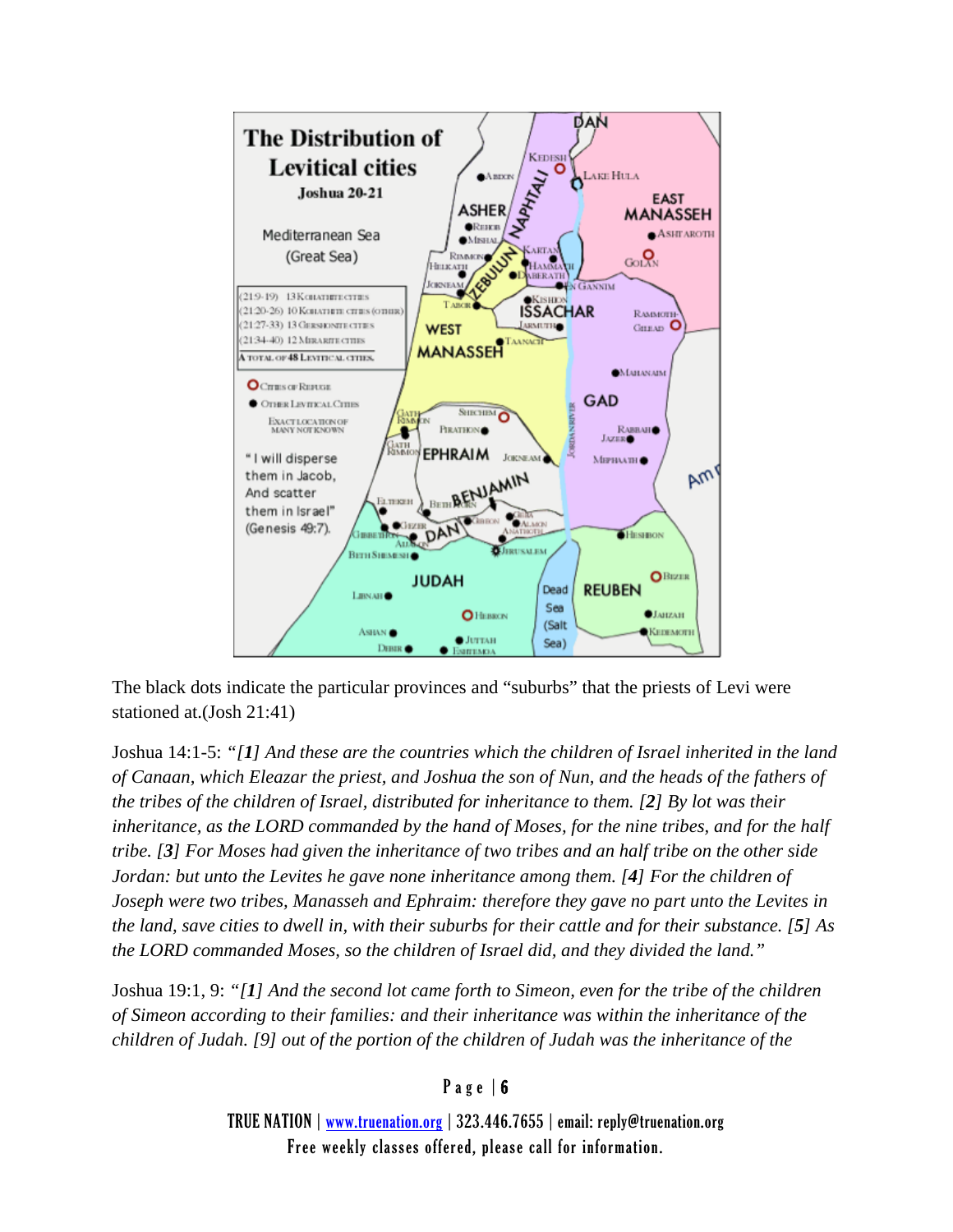*children of Simeon: for the part of the children of Judah was too much for them: therefore the children of Simeon had their inheritance within the inheritance of them."*



The tribe of Simeon also was scattered and had to share their inheritance with Judah.

Deuteronomy 33:8-11: *"[8] And of Levi he said, Let thy Thummim and thy Urim be with thy holy one, whom thou didst prove at Massah, and with whom thou didst strive at the waters of Meribah; [9] Who said unto his father and to his mother, I have not seen him; neither did he acknowledge his brethren, nor knew his own children: for they have observed thy word, and kept thy covenant. [10] They shall teach Jacob thy judgments, and Israel thy law: they shall put incense before thee, and whole burnt sacrifice upon thine altar. [11] Bless, LORD, his substance, and accept the work of his hands: smite through the loins of them that rise against him, and of them that hate him, that they rise not again."*

Taking upon themselves the heritage of Moses who was a Levite (Exodus 2:1-2, 9; Exodus 6:16- 20). Who was the lawbearer and sat in the seat of wisdom and judgment.

Page | 7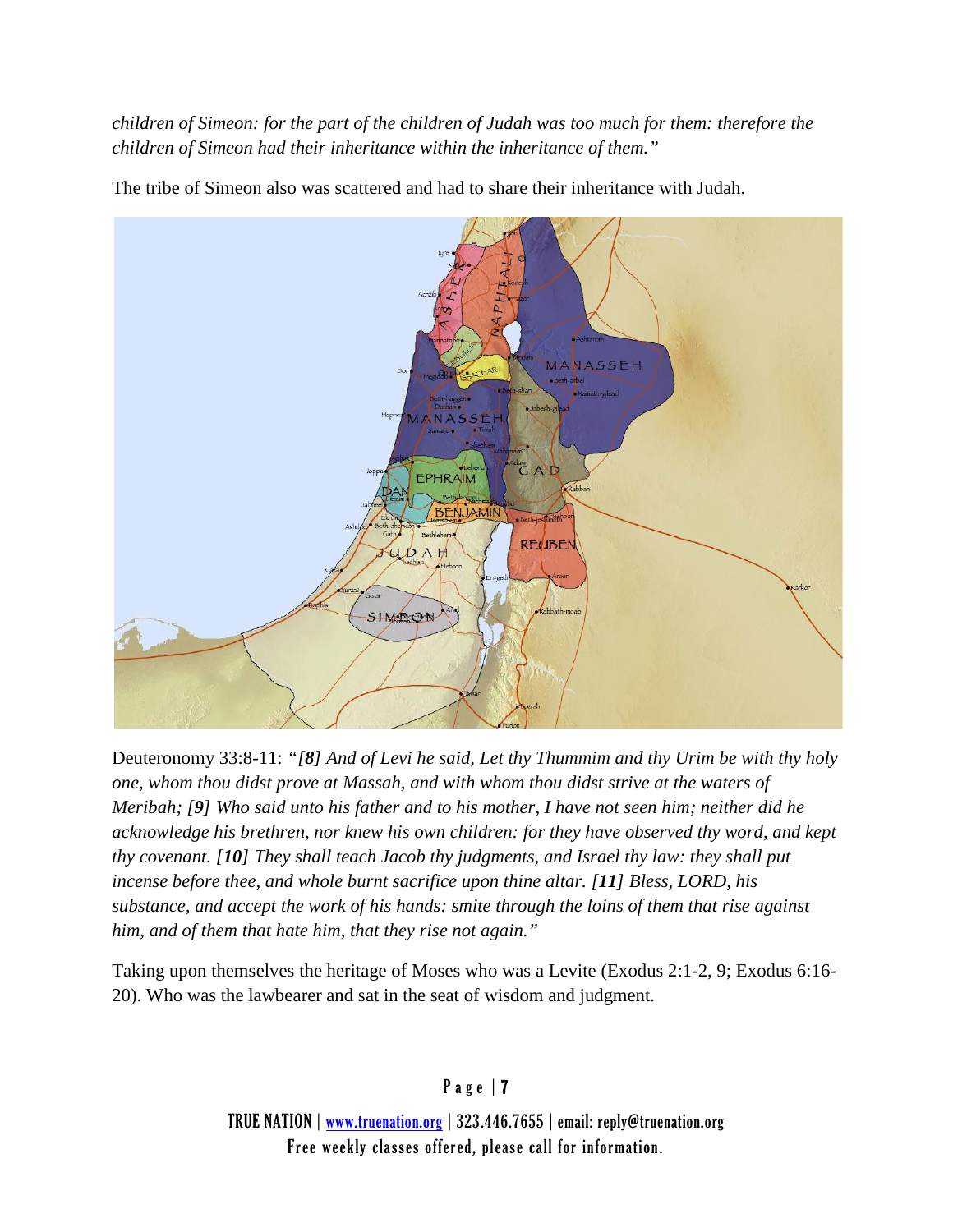Exodus 28:20: *"And thou shalt put in the breastplate of judgment the Urim and the Thummim; and they shall be upon Aaron's heart, when he goeth in before the LORD: and Aaron shall bear the judgment of the children of Israel upon his heart before the LORD continually."*

Leviticus 8:1-8: *"[1] And the LORD spake unto Moses, saying, [2] Take Aaron and his sons with him, and the garments, and the anointing oil, and a bullock for the sin offering, and two rams, and a basket of unleavened bread; [3] And gather thou all the congregation together unto the door of the tabernacle of the congregation. [4] And Moses did as the LORD commanded him; and the assembly was gathered together unto the door of the tabernacle of the congregation. [5] And Moses said unto the congregation, This is the thing which the LORD commanded to be done. [6] And Moses brought Aaron and his sons, and washed them with water. [7] And he put upon him the coat, and girded him with the girdle, and clothed him with the robe, and put the ephod upon him, and he girded him with the curious girdle of the ephod, and bound it unto him therewith. [8] And he put the breastplate upon him: also he put in the breastplate the Urim and the Thummim."*

Numbers 27:21: *"And he shall stand before Eleazar the priest, who shall ask counsel for him after the judgment of Urim before the LORD: at his word shall they go out, and at his word they shall come in, both he, and all the children of Israel with him, even all the congregation."*

The Urim and the Thummim were part of the garments of the sons of Aaron. The Urim and Thummim served as somewhat of a mystical means of communication with the sons of Aaron and YHWH. The Priests would receive counsel from the Most High as it pertained to judgment. The breastplate was designed to contain 12 stones each representing a tribe of Israel (I Kings 18:31). The Spirit of The Most High would illuminate the stones as a means of communication between The Most High and the Priests, this is the Urim or "lights" aspect of the communication. The Thummim means perfection which eludes to the judgment and counsel of The Most High (Psalms 18:30). Saul due to his wickedness experienced being cut off from the Most High and he refused to communicate to the Priests on behalf of Saul (1 Sam 28:6)

### *"]6] Who said unto his father and to his mother, I have not seen him; neither did he acknowledge his brethren, nor knew his own children:"*

Moses was speaking of the sacrifices made in order for him to serve his purpose as lawgiver and overseer of the Nation of Israel (Mark 10:29;, Matthew 10:39).

Exodus 17:5-7: *"[5] And Jethro, Moses' father in law, came with his sons and his wife unto Moses into the wilderness, where he encamped at the mount of God: [6] And he said unto Moses, I thy father in law Jethro am come unto thee, and thy wife, and her two sons with her. [7] And Moses went out to meet his father in law, and did obeisance, and kissed him; and they asked each other of their welfare; and they came into the tent."*

### Page | 8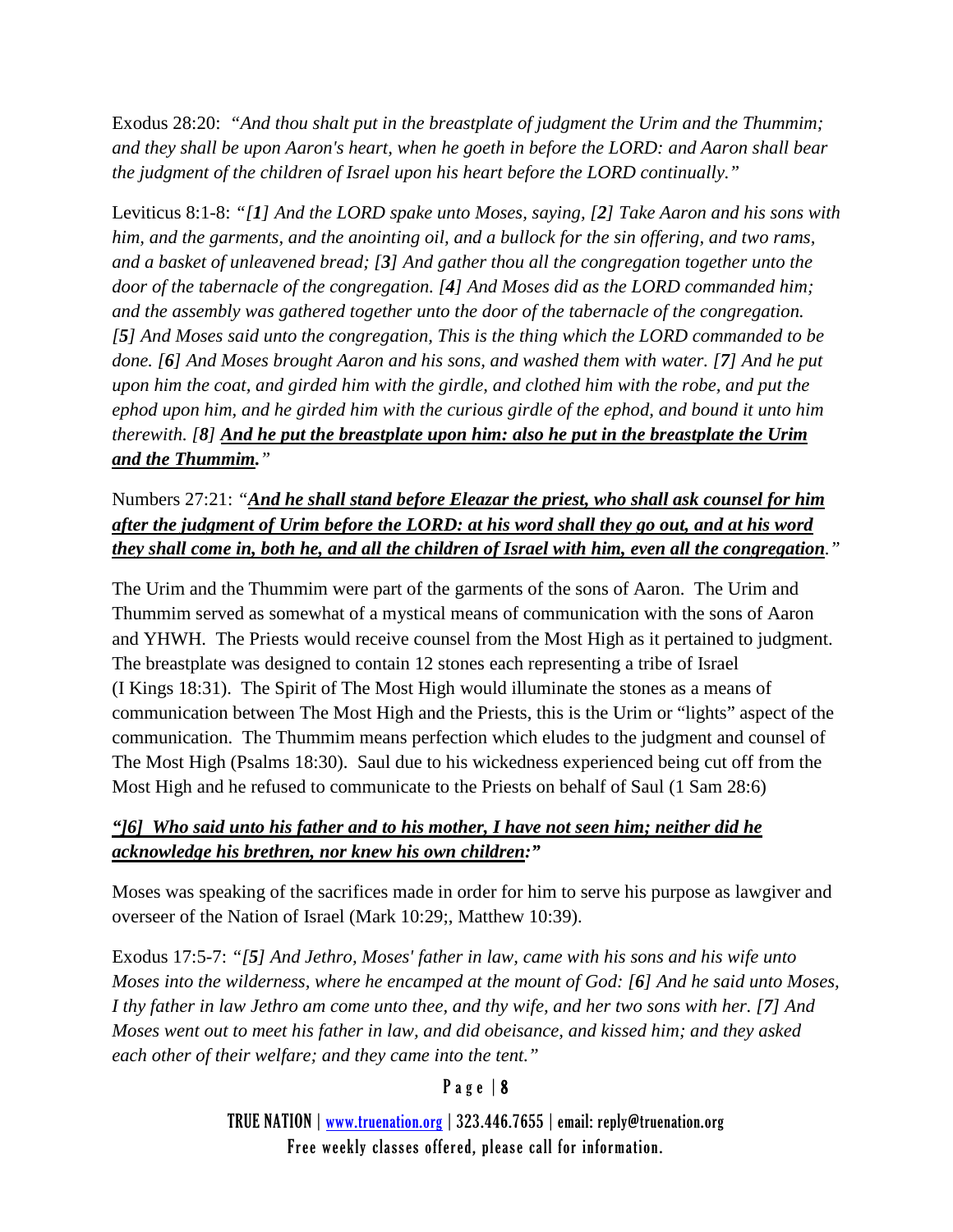Moses had to sacrifice his family life in order to serve the Most High, a particular sacrifice that the Levite Priests all would have to make.

Deuteronomy 33:8: *"…whom thou didst prove at Massah, and with whom thou didst strive at the waters of Meribah."*

Specific incidents were done to prove the patience and trials of Moses one being him through the power of The Most High providing water for Israel at Meribah.

Exodus 17:5-7: *"[5] And the LORD said unto Moses, Go on before the people, and take with thee of the elders of Israel; and thy rod, wherewith thou smotest the river, take in thine hand, and go. [6] Behold, I will stand before thee there upon the rock in Horeb; and thou shalt smite the rock, and there shall come water out of it, that the people may drink. And Moses did so in the sight of the elders of Israel. [7] And he called the name of the place Massah, and Meribah, because of the chiding of the children of Israel, and because they tempted the LORD, saying, Is the LORD among us, or not?"*

The Tribe of Levi had to be consecrated and separated from his brethren being that they held a high office and responsibility with the Most High.

Leviticus 6:7: *"And the priest shall make an atonement for him before the LORD: and it shall be forgiven him for any thing of all that he hath done in trespassing therein."*

Bearing the burden of having to make sacrifices of atonement for Israel was vital to our ceremonial aspect of worship. The Priest had to be blameless and righteous in order to perform a work such as this.

Deuteronomy 33:11: *"Bless, LORD, his substance, and accept the work of his hands: smite through the loins of them that rise against him, and of them that hate him, that they rise not again."*

The Tribe of Levis substance was the support of the other tribes through their Tithes and offerings.

Numbers 18:24-26: *"[24] But the tithes of the children of Israel, which they offer as an heave offering unto the LORD, I have given to the Levites to inherit: therefore I have said unto them, Among the children of Israel they shall have no inheritance. [25] And the LORD spake unto Moses, saying, [26] Thus speak unto the Levites, and say unto them, When ye take of the children of Israel the tithes which I have given you from them for your inheritance, then ye shall offer up an heave offering of it for the LORD, even a tenth part of the tithe."*

## Page | 9